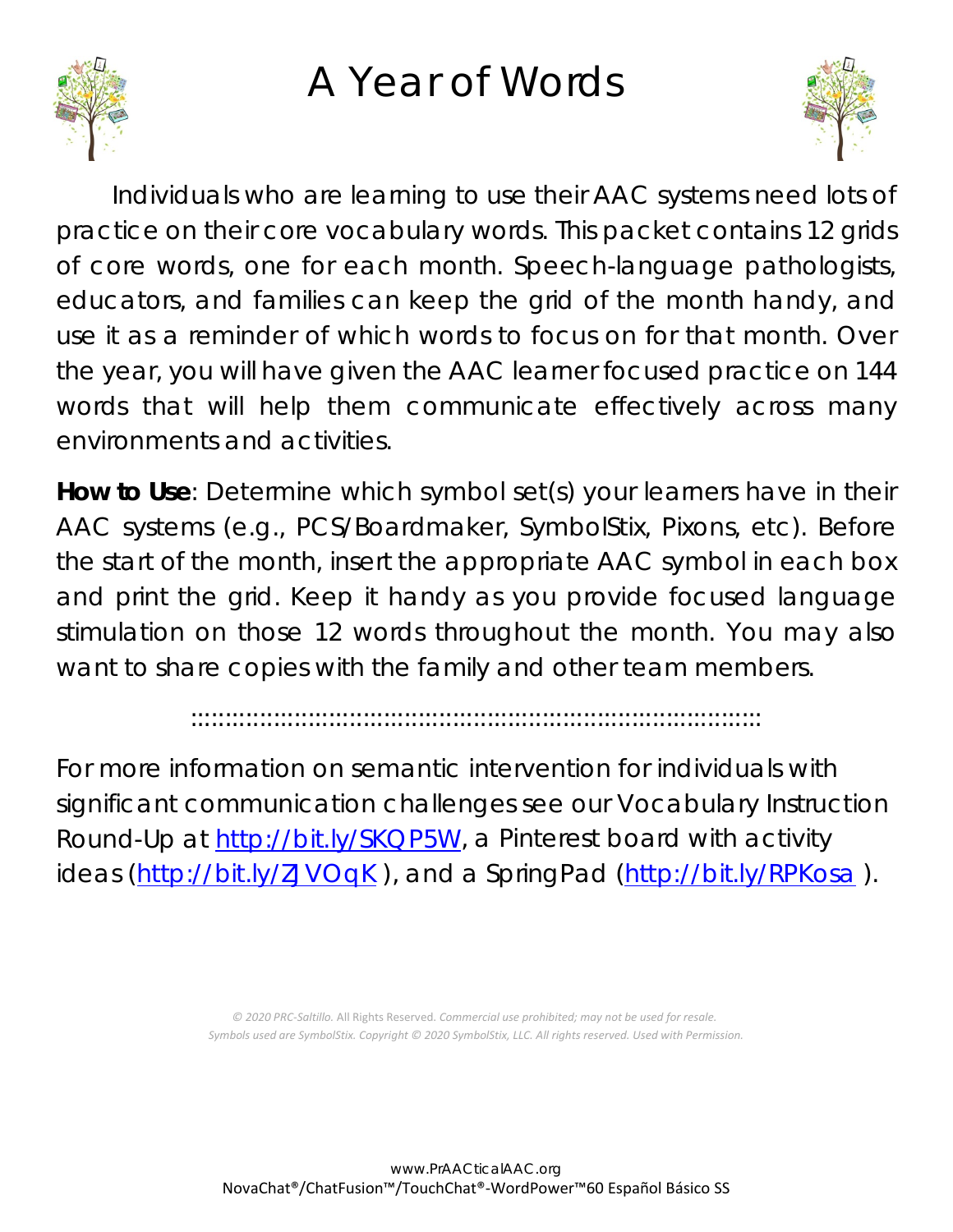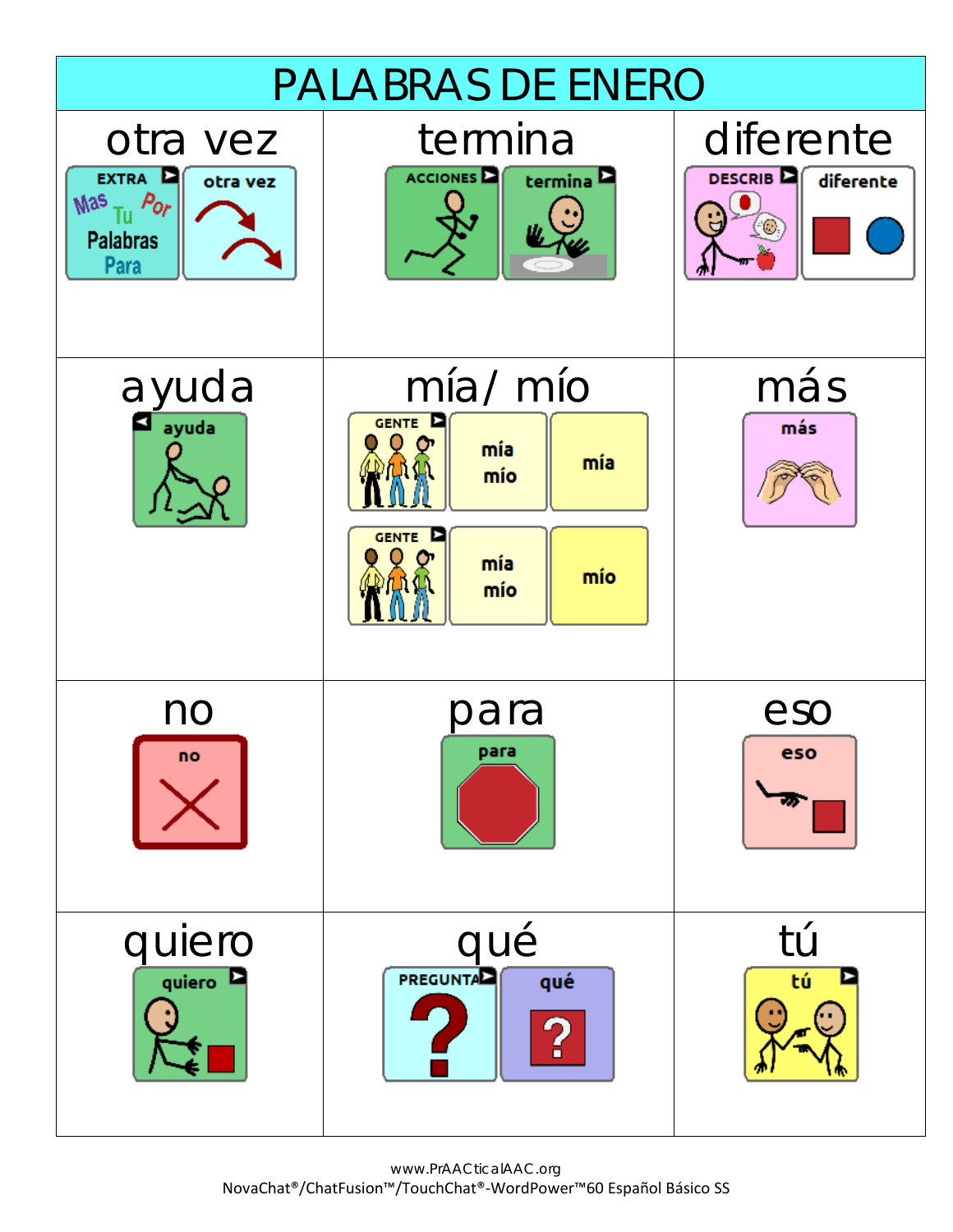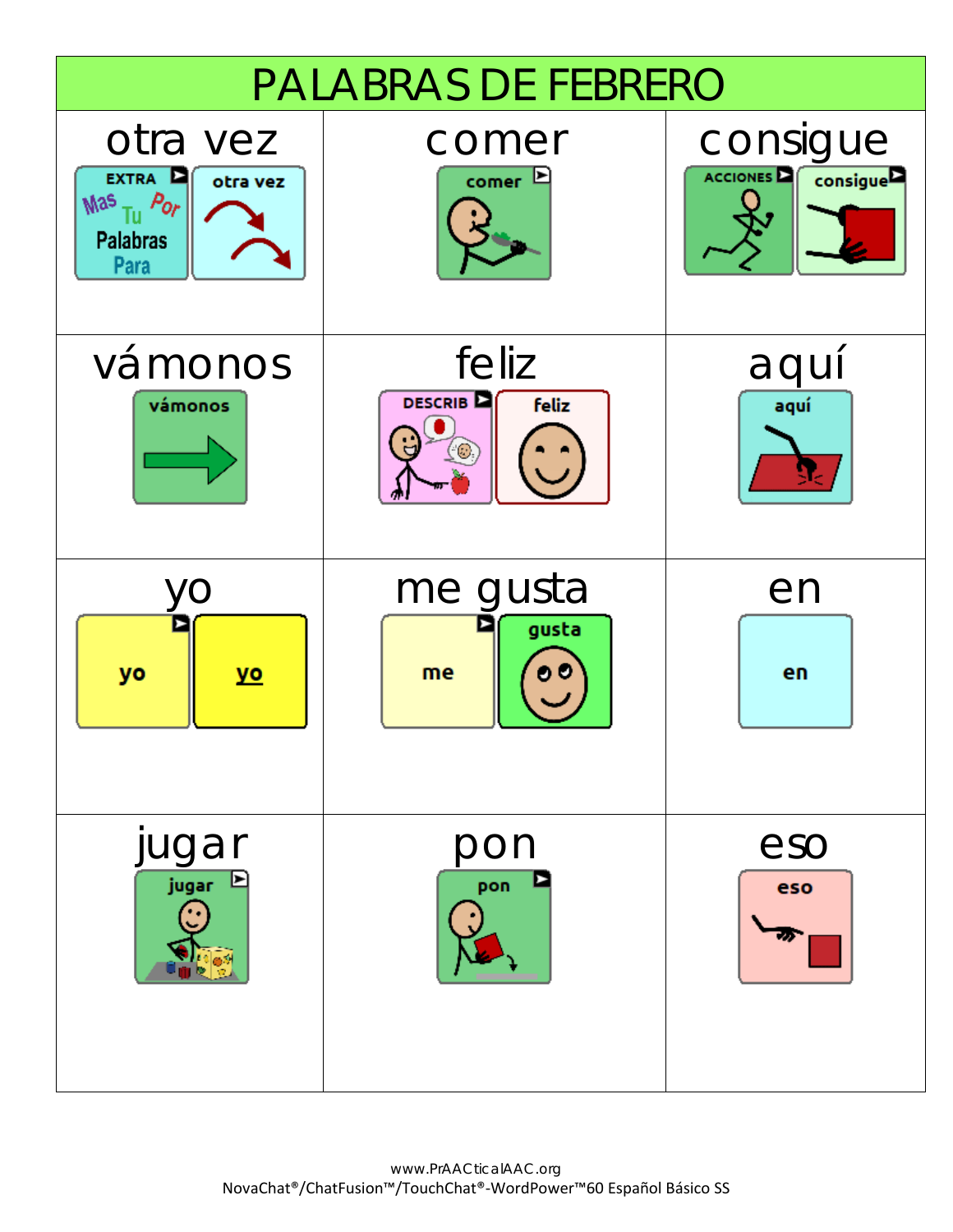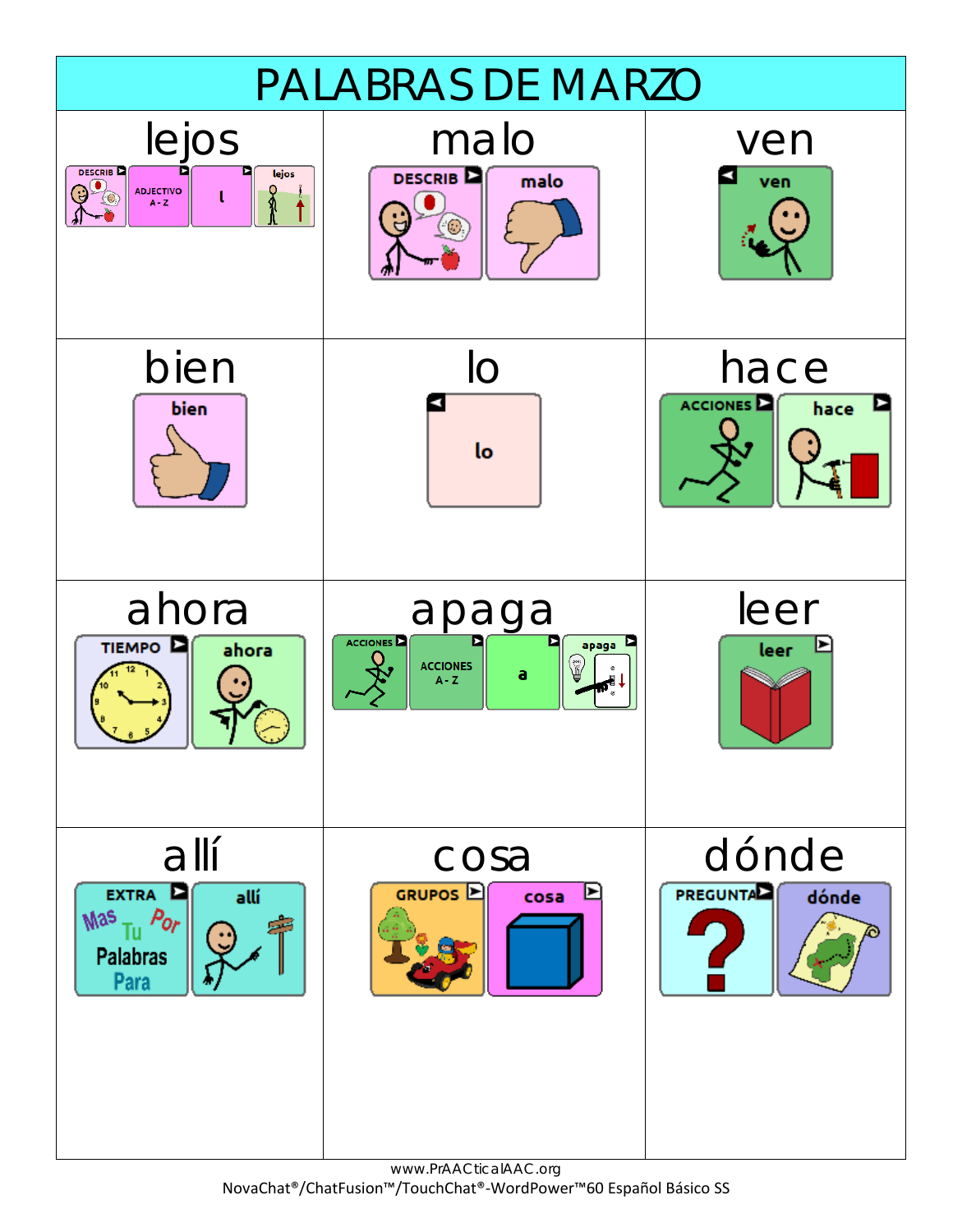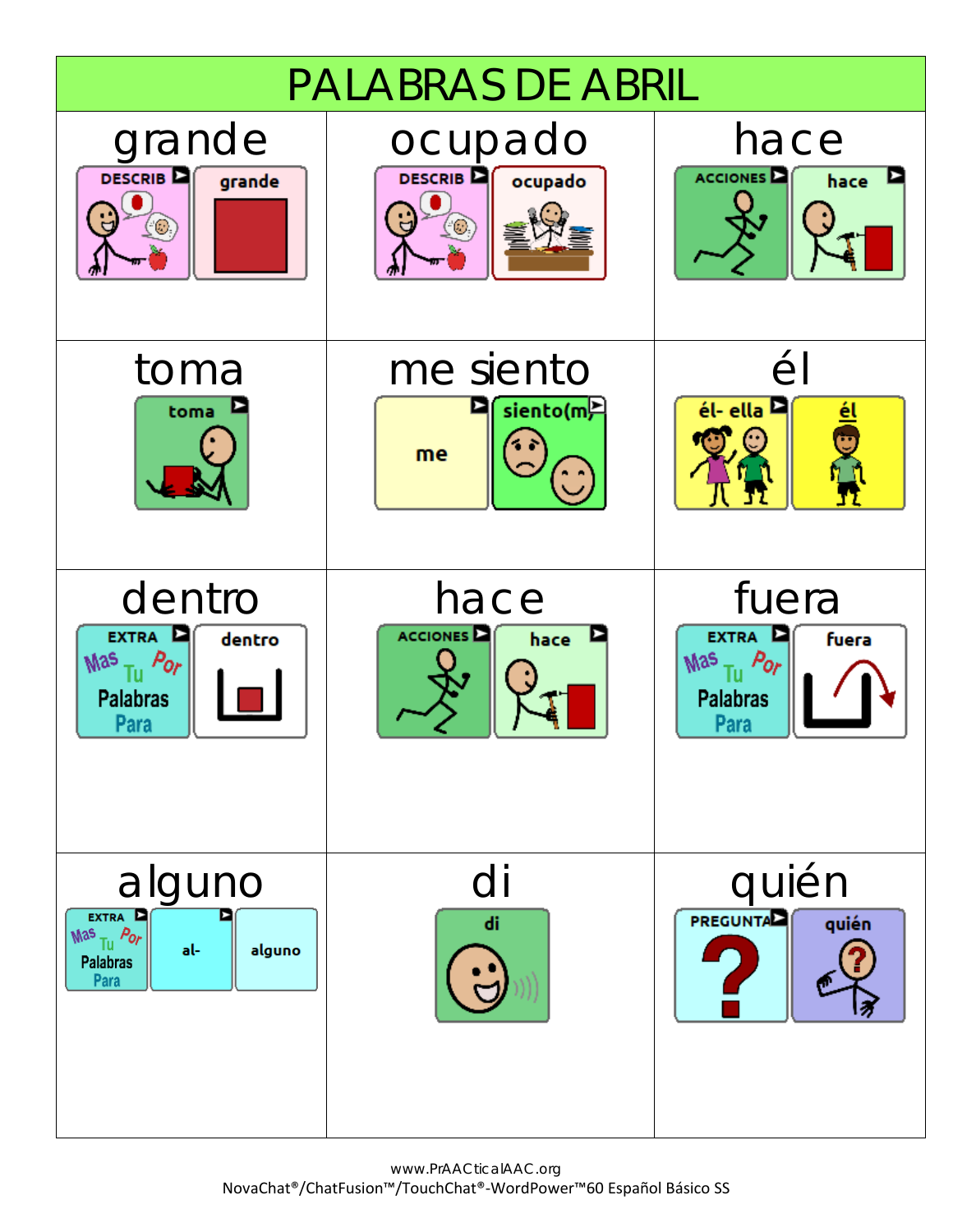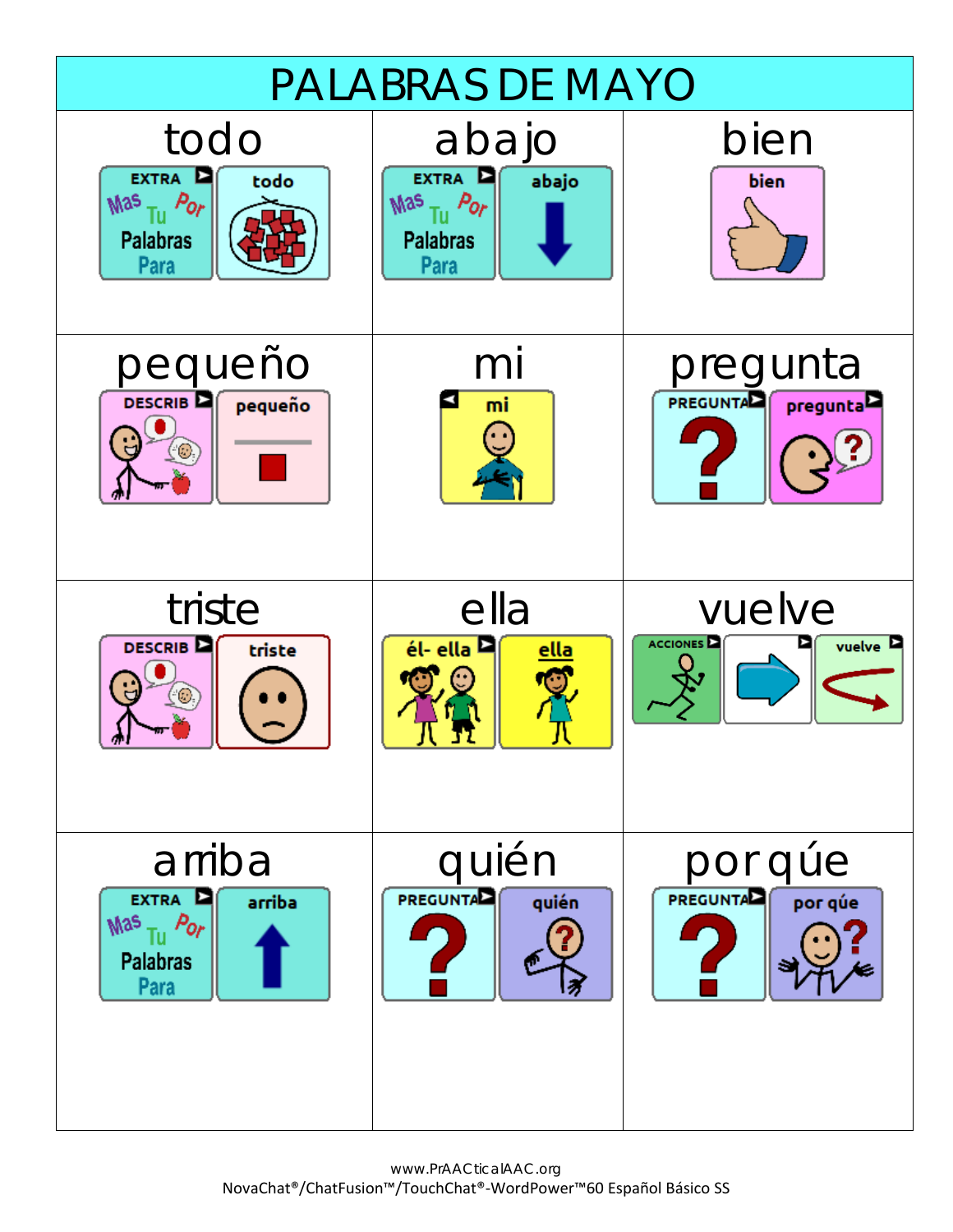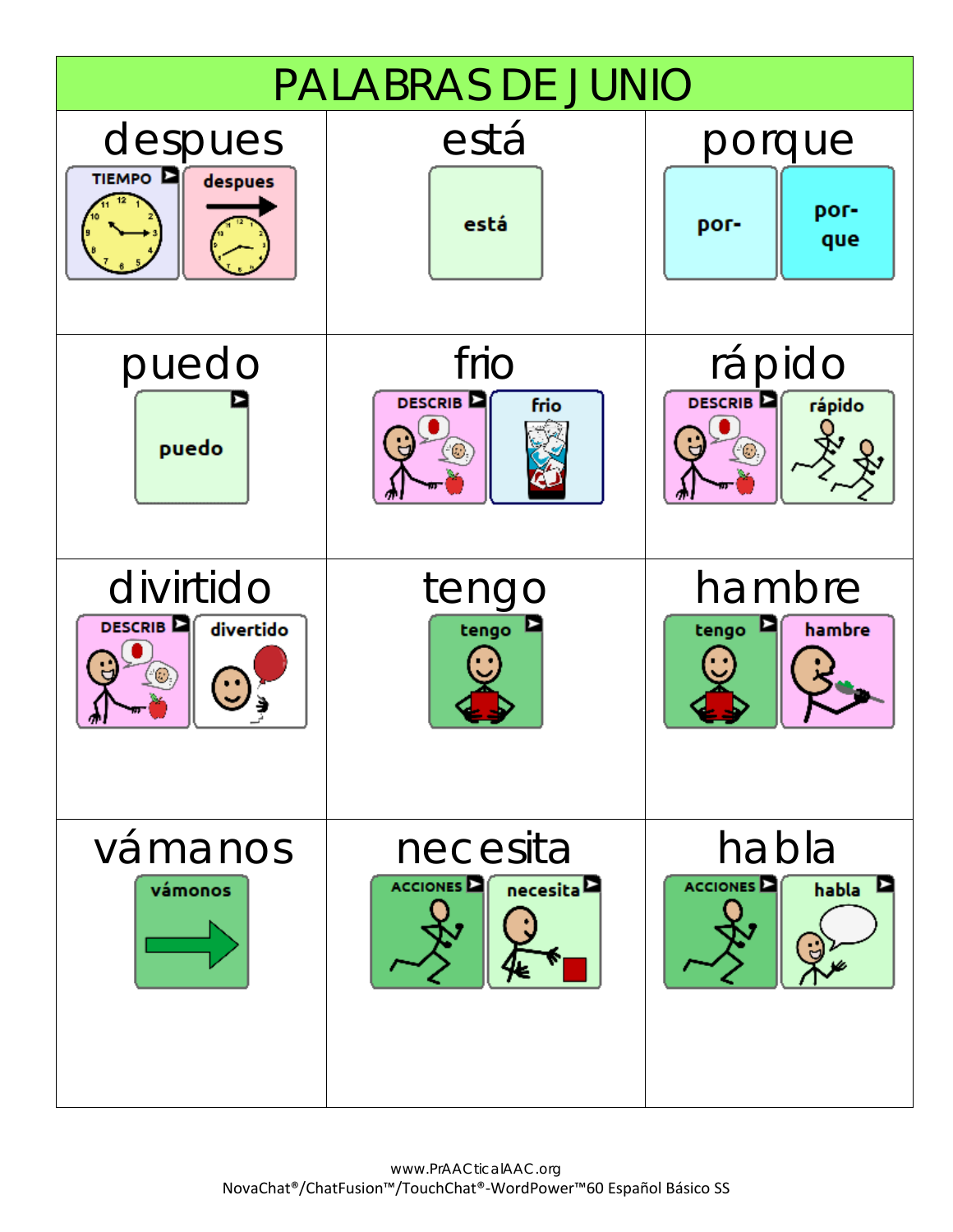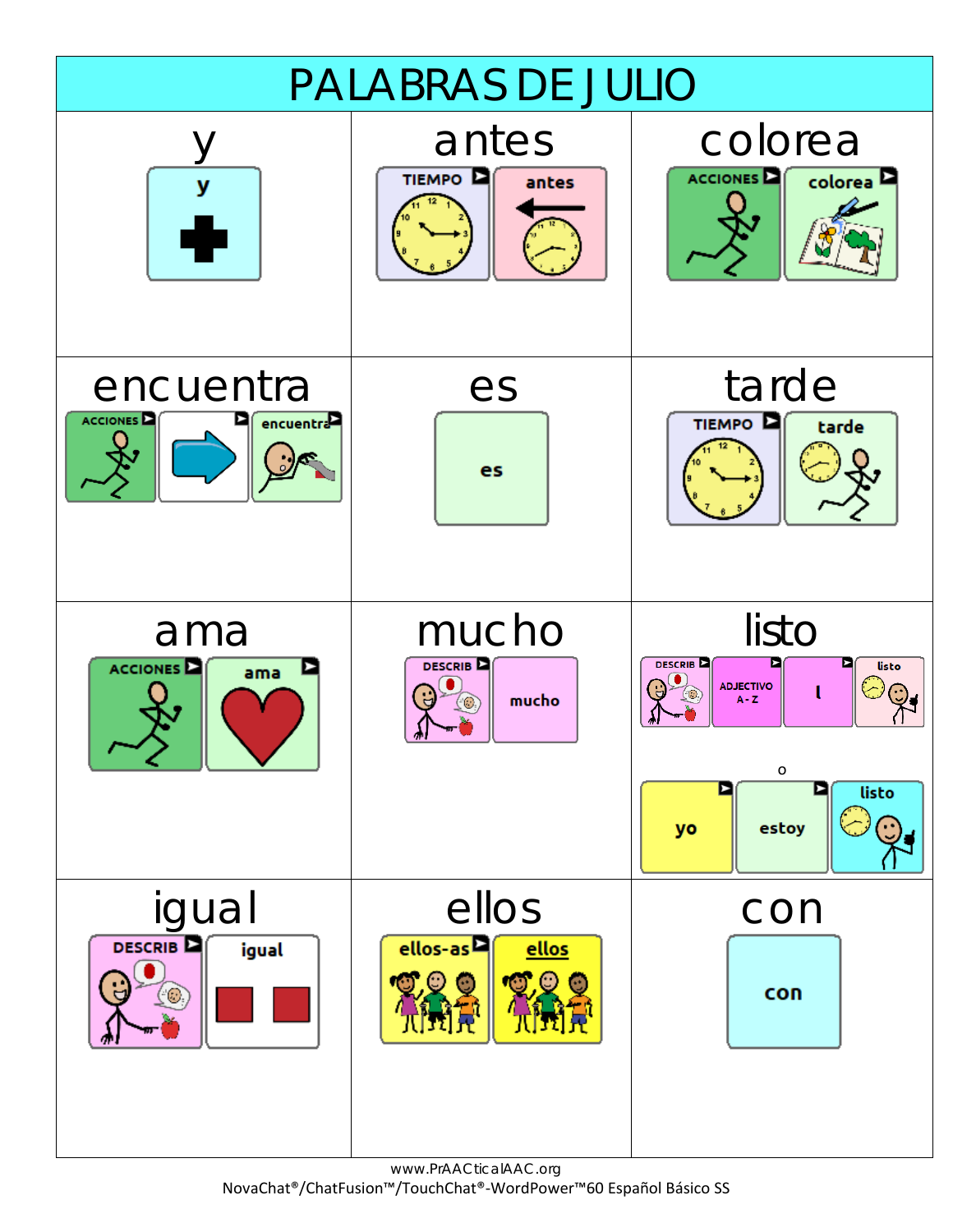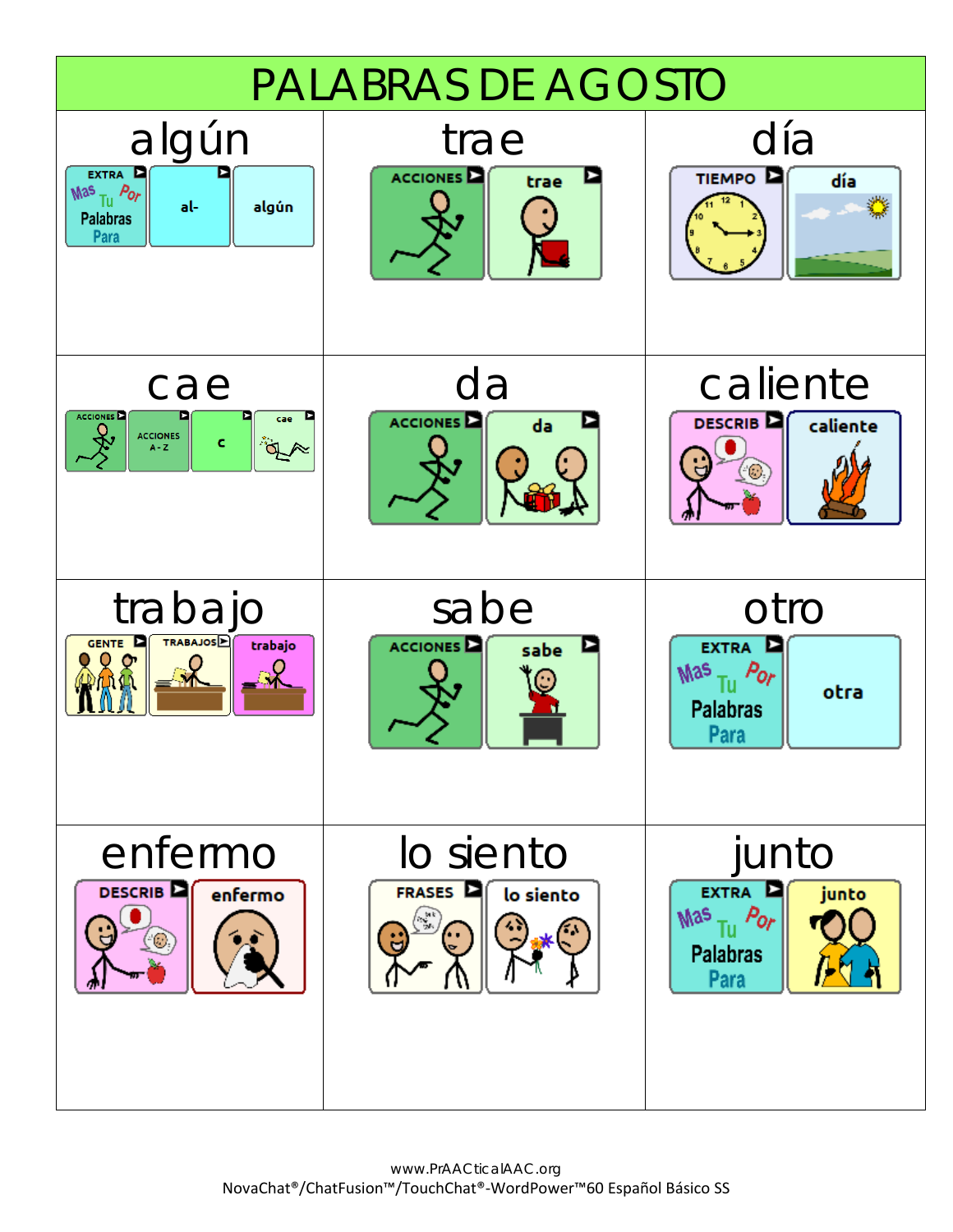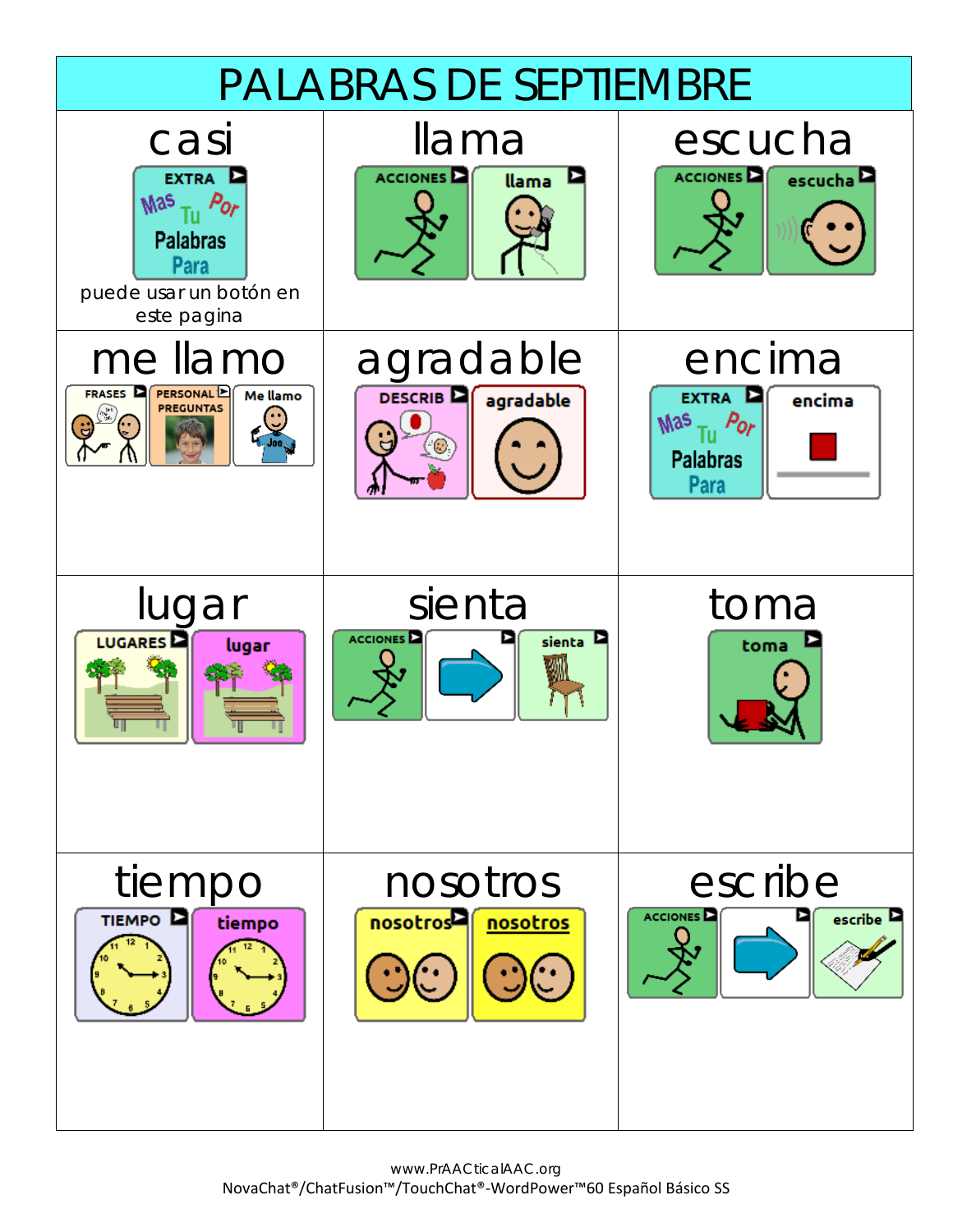

www.PrAACticalAAC.org NovaChat®/ChatFusion™/TouchChat®-WordPower™60 Español Básico SS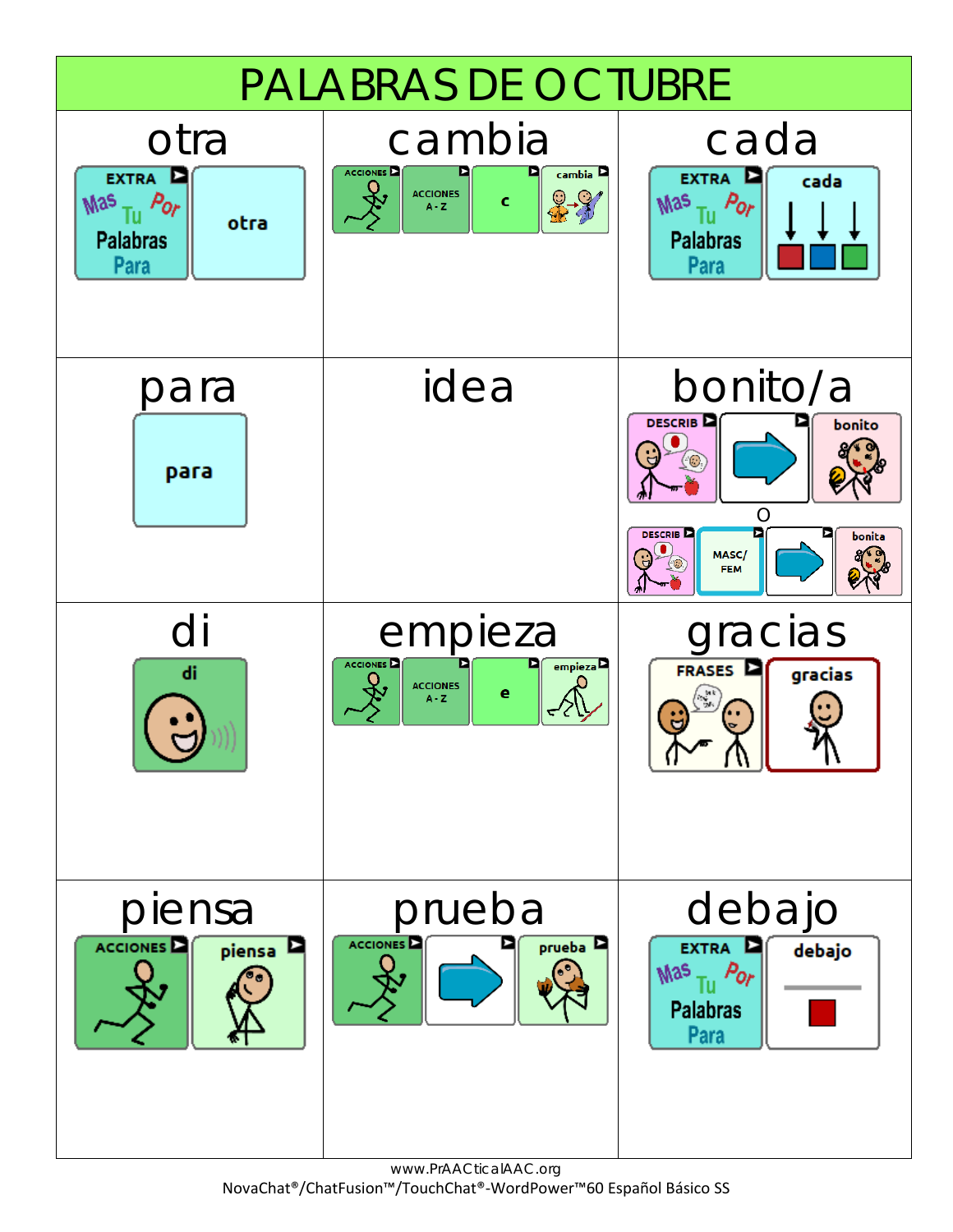